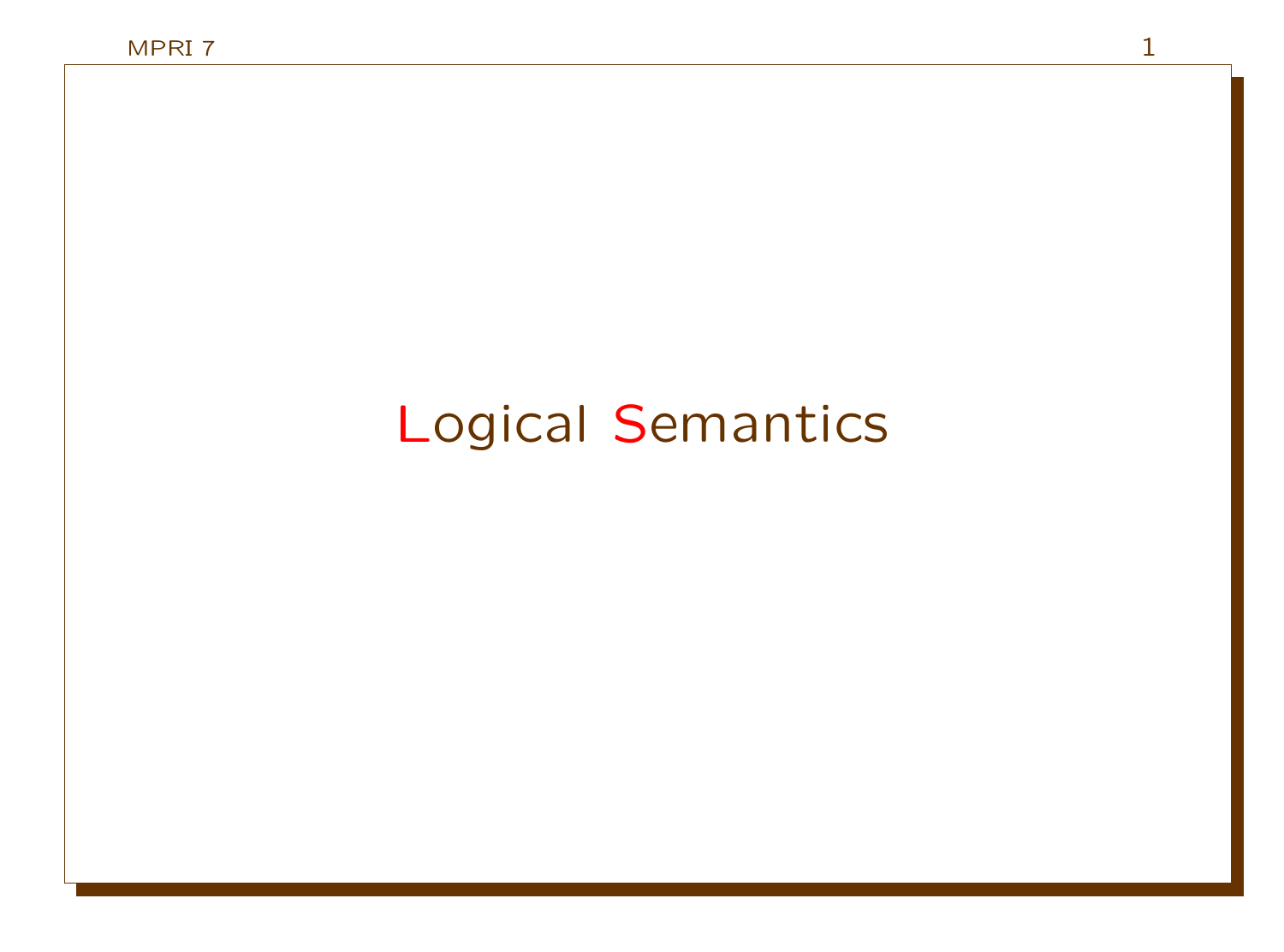# I. Montague Semantics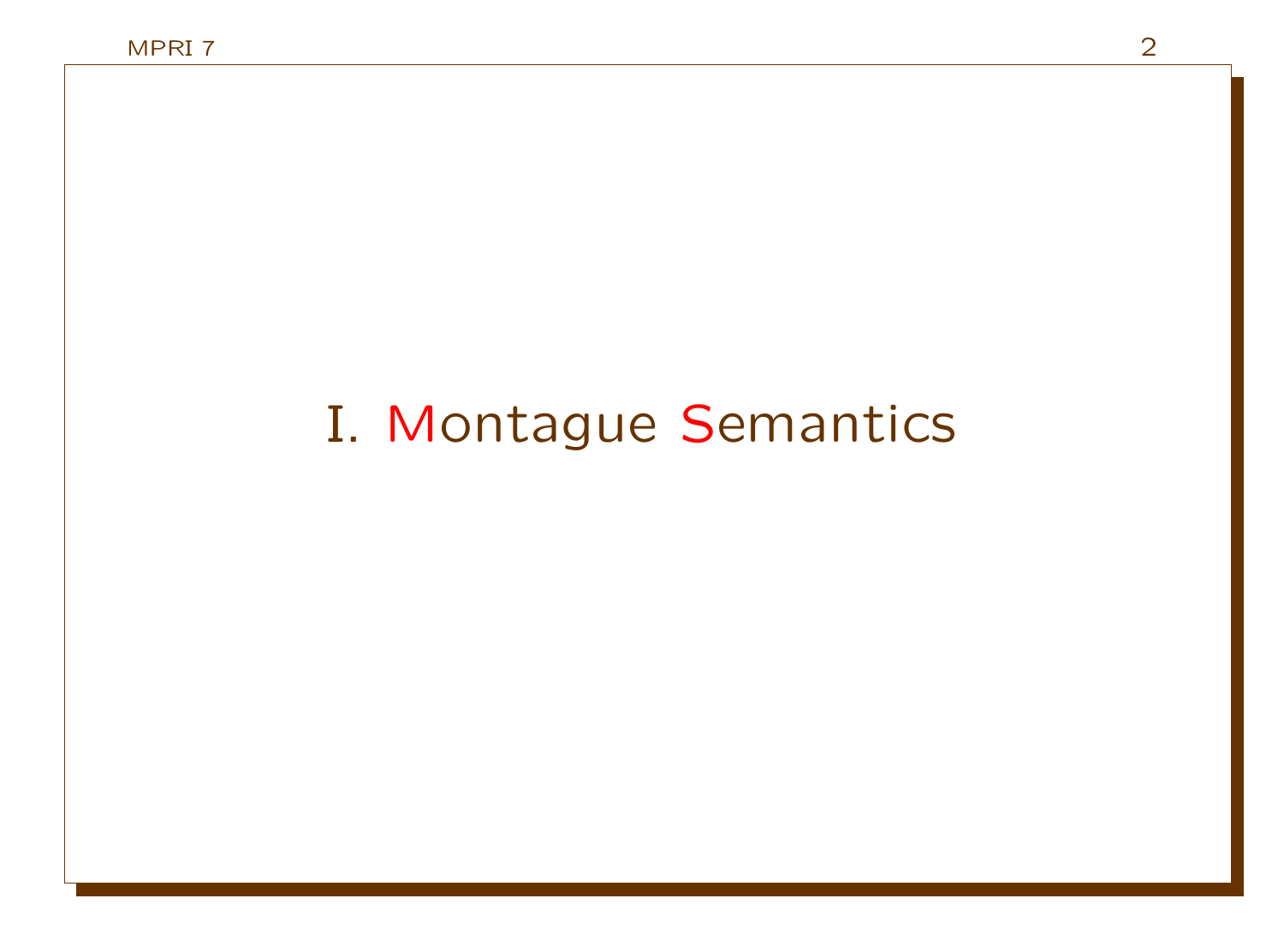There is in my opinion no important theoretical difference between natural languages and the artificial languages of logicians; indeed, I consider it possible to comprehend the syntax and semantics of both kinds of languages within a single natural and mathematically precise theory. On this point I differ from a number of philosophers (...).

> R. Montague, Universal Grammar, Theoria 36:373–398 (1970)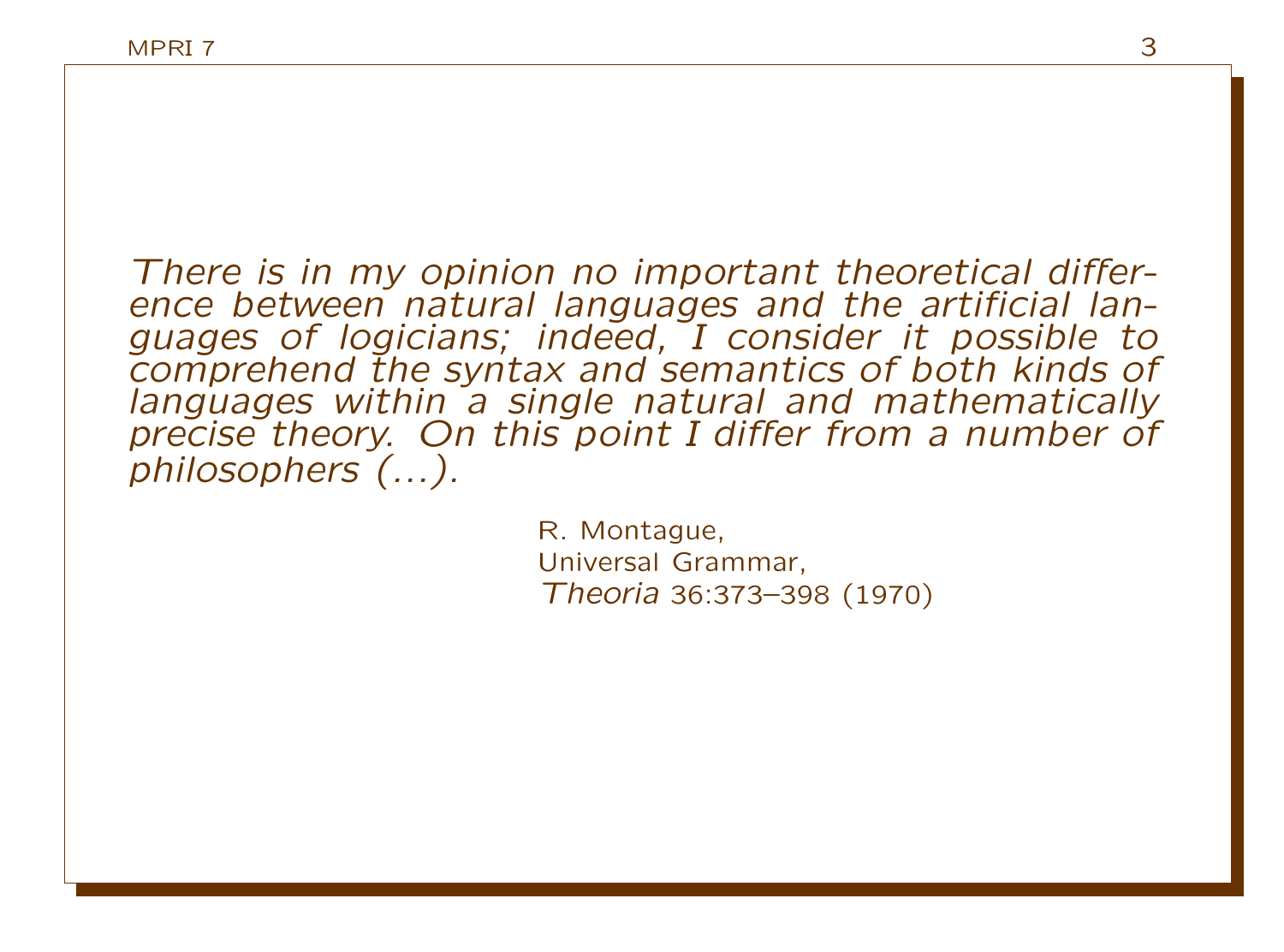Montague's legacy

- The notion of fragment.
- Semantics as an homomorphic image of syntax.
- Semantic interpretation through a translation into an intermediate logical form.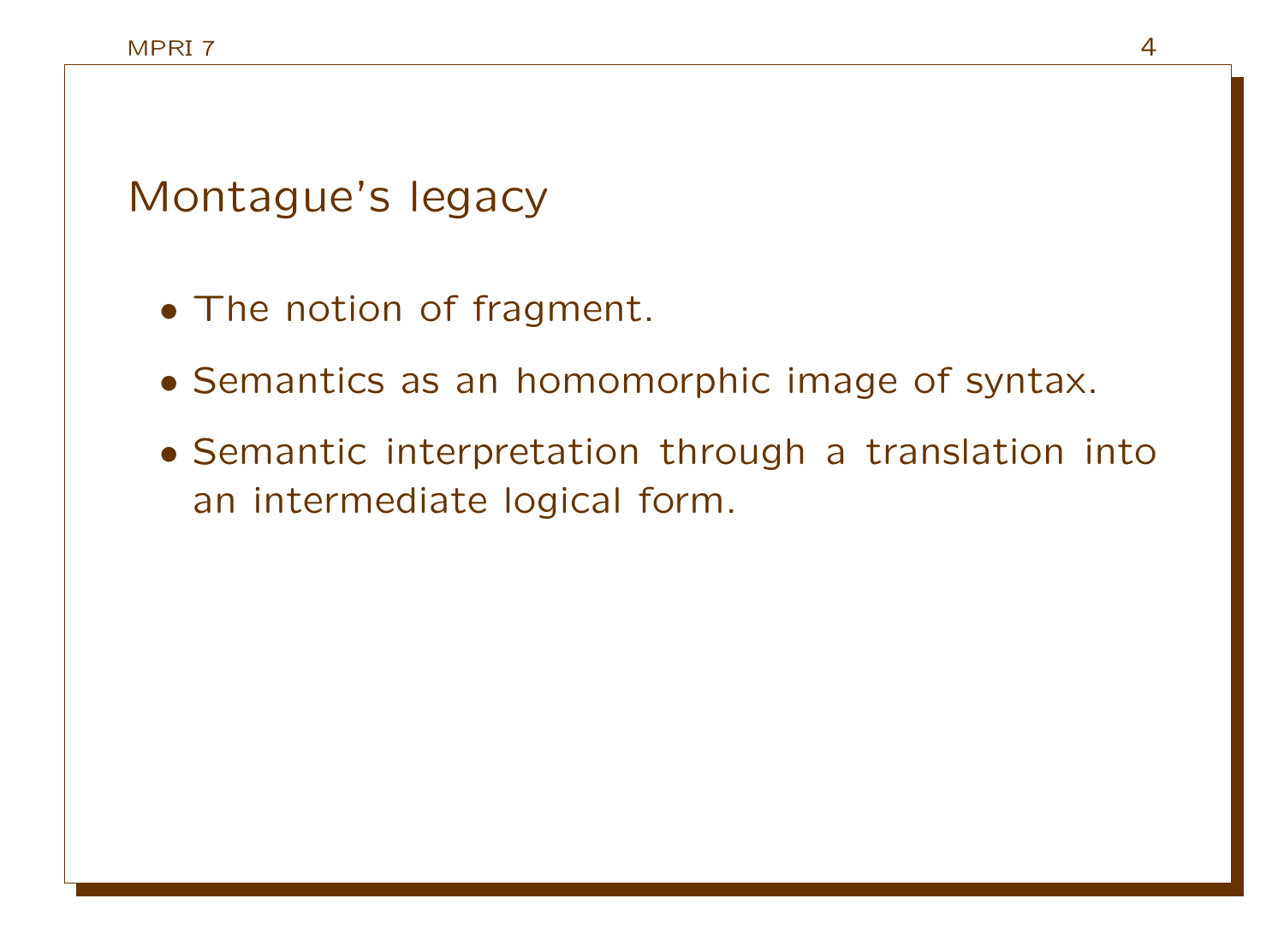### A direct naive interpretation

 $S \rightarrow NP VP$   $[|S|] = [VP] [NP]$  $\mathsf{VP}\to \mathsf{t}\mathsf{V}$   $\mathsf{NP}$   $\quad \llbracket \mathsf{VP}\rrbracket =\llbracket \mathsf{t}\mathsf{V}\rrbracket \llbracket \mathsf{NP}\rrbracket$  $\mathsf{t}\mathsf{V}\to \mathsf{loves}$   $[\![\mathsf{t}\mathsf{V}]\!]=\lambda y.\,\lambda x.\,\mathsf{love}\, y\, x$  $NP \rightarrow John$   $[NP] = j$  $NP \rightarrow Mary$   $[NP] = m$ 

where:

$$
\begin{array}{l}\n\mathbf{j}, \mathbf{m} : \iota \\
\mathbf{love} : \iota \to \iota \to o\n\end{array}
$$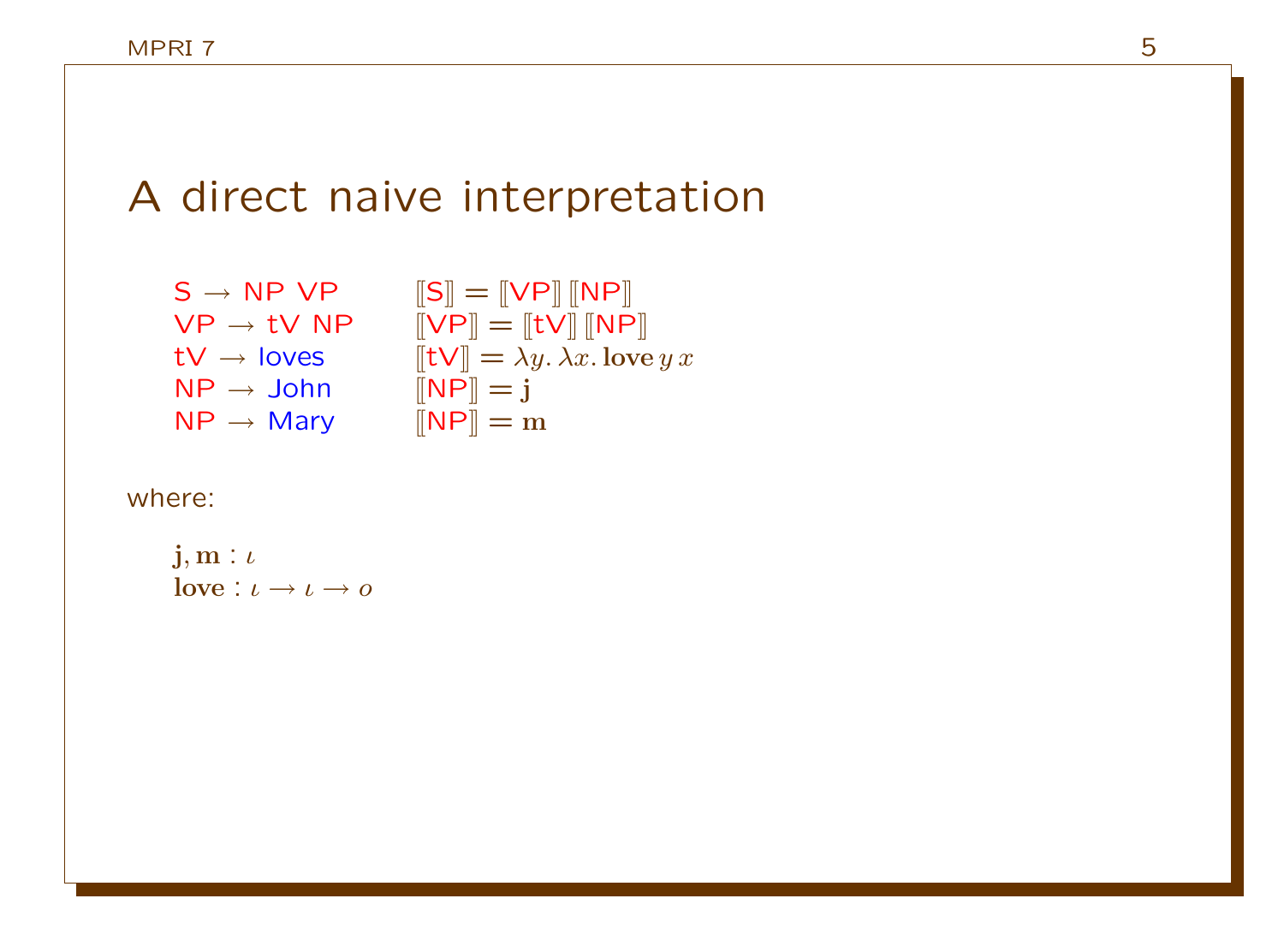# Quantified noun phrases

| $S \rightarrow NP VP$                   | $\left\ S\right\  = \left\ VP\right\  \left\ NP\right\ $                       |
|-----------------------------------------|--------------------------------------------------------------------------------|
| $VP \rightarrow tV NP$                  | $\Vert VP \Vert = \Vert tV \Vert \Vert NP \Vert$                               |
| $tV \rightarrow$ loves                  | $[[tV]] = \lambda o. \lambda s. s (\lambda x. o(\lambda y. \text{love } x y))$ |
| $\mathsf{NP} \rightarrow \mathsf{John}$ | $\ \mathbf{NP}\  = \lambda k. k \mathbf{j}$                                    |
| $NP \rightarrow$ somebody               | $\ \mathsf{NP}\  = \lambda k. \exists x. k x$                                  |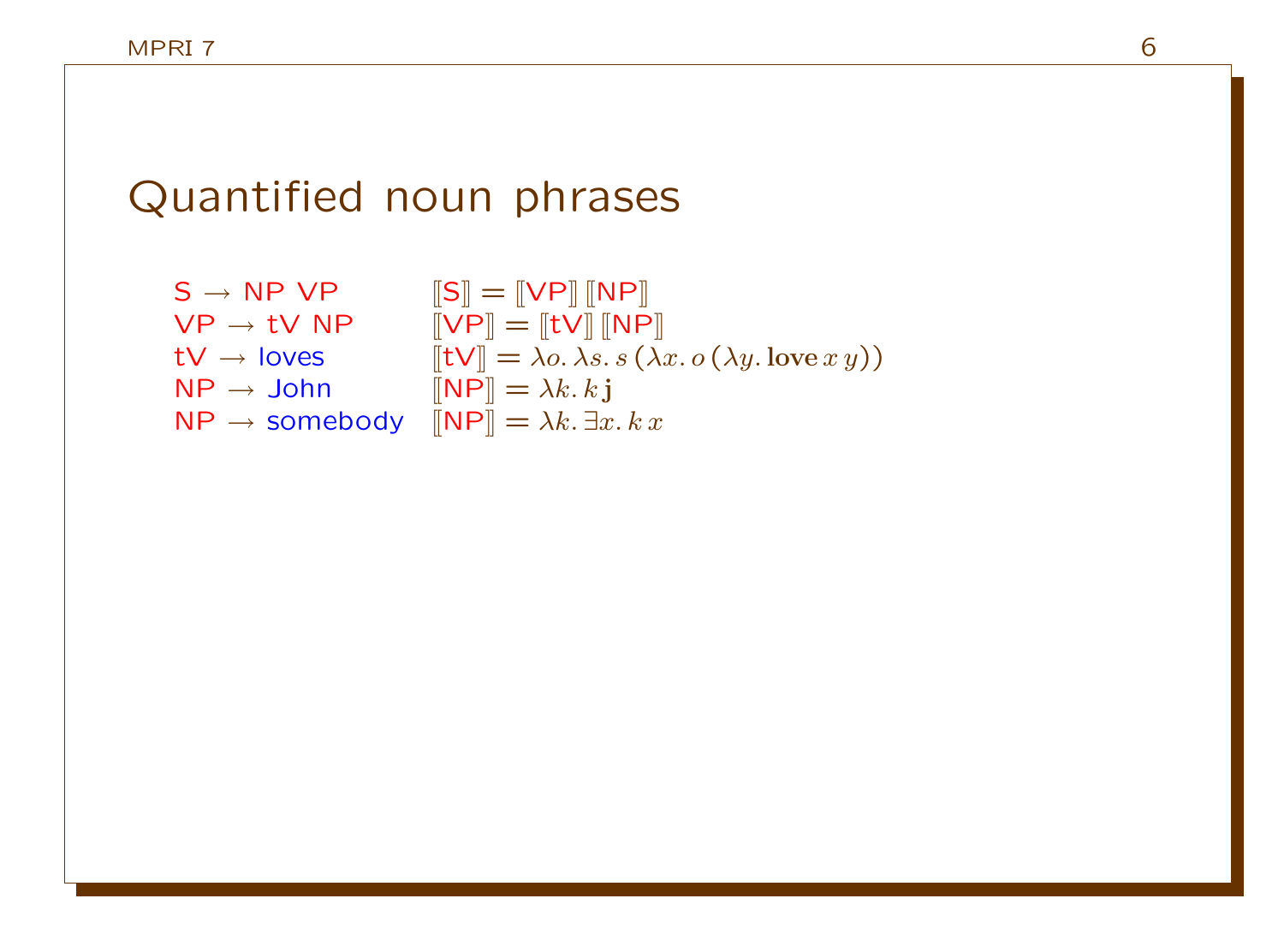# Nouns, adjectives, and determiners

| $S \rightarrow NP VP$     | $\left\ S\right\ =\left\ VP\right\ \left\ NP\right\ $                                                        |
|---------------------------|--------------------------------------------------------------------------------------------------------------|
| $VP \rightarrow tV NP$    | $\llbracket \mathsf{VP} \rrbracket = \llbracket \mathsf{tV} \rrbracket \, \llbracket \mathsf{NP} \rrbracket$ |
| $NP \rightarrow Det N$    | $\llbracket \textsf{NP} \rrbracket = \llbracket \textsf{Det} \rrbracket \, \llbracket \textsf{N} \rrbracket$ |
| $N \rightarrow Adj N$     | $\llbracket \mathsf{N} \rrbracket = \llbracket \mathsf{Adj} \rrbracket \, \llbracket \mathsf{N} \rrbracket$  |
| $tV \rightarrow$ loves    | $[\[\mathsf{t} \mathsf{V}]] = \lambda o. \lambda s. s (\lambda x. o (\lambda y. \text{love } x y))$          |
| $NP \rightarrow John$     | $\llbracket \mathsf{NP} \rrbracket = \lambda k. k \mathbf{j}$                                                |
| $NP \rightarrow$ somebody | $\mathbb{R}[\mathsf{NP}] = \lambda k. \exists x. k x$                                                        |
| $N \rightarrow woman$     | $\llbracket \mathsf{N} \rrbracket = \lambda x.$ woman x                                                      |
| $N \rightarrow man$       | $\mathbb{N} = \lambda x$ . man x                                                                             |
| $Adj \rightarrow nice$    | $\left\Vert \mathbf{Adj}\right\Vert =\lambda n.\lambda x.\, n\,x\wedge\textbf{nice}\,x$                      |
| Det $\rightarrow$ every   | $\Delta m \equiv \lambda n. \lambda m. \forall x. n x \supset m x$                                           |
| Det $\rightarrow$ a       | $\left[\mathsf{Det}\right] = \lambda n. \lambda m. \exists x. n x \wedge m x$                                |

where:

woman, man, nice :  $\iota \to o$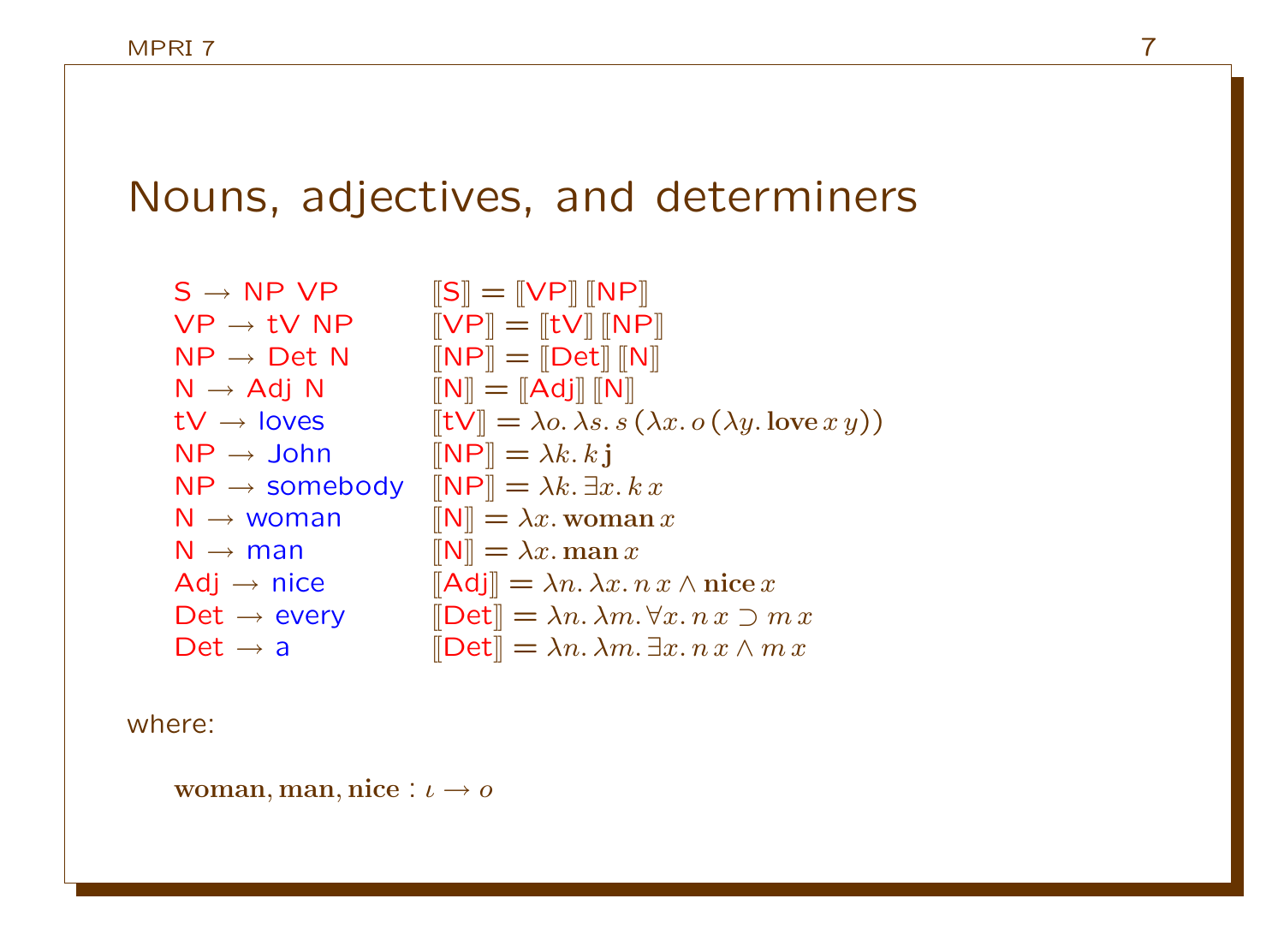# Relative clauses

 $N \rightarrow N$  rC  $[[N]] = [[RC]] [[N]]$  $rC \rightarrow rP \; VP \qquad [\![RC]\!] = [\![RP]\!] [\![VP]\!]$  $r \mathsf{P} \to \mathsf{who}$  [[rP]]  $= \lambda r. \, \lambda n. \, \lambda x. \, n \, x \wedge r \, (\lambda k. \, k \, x)$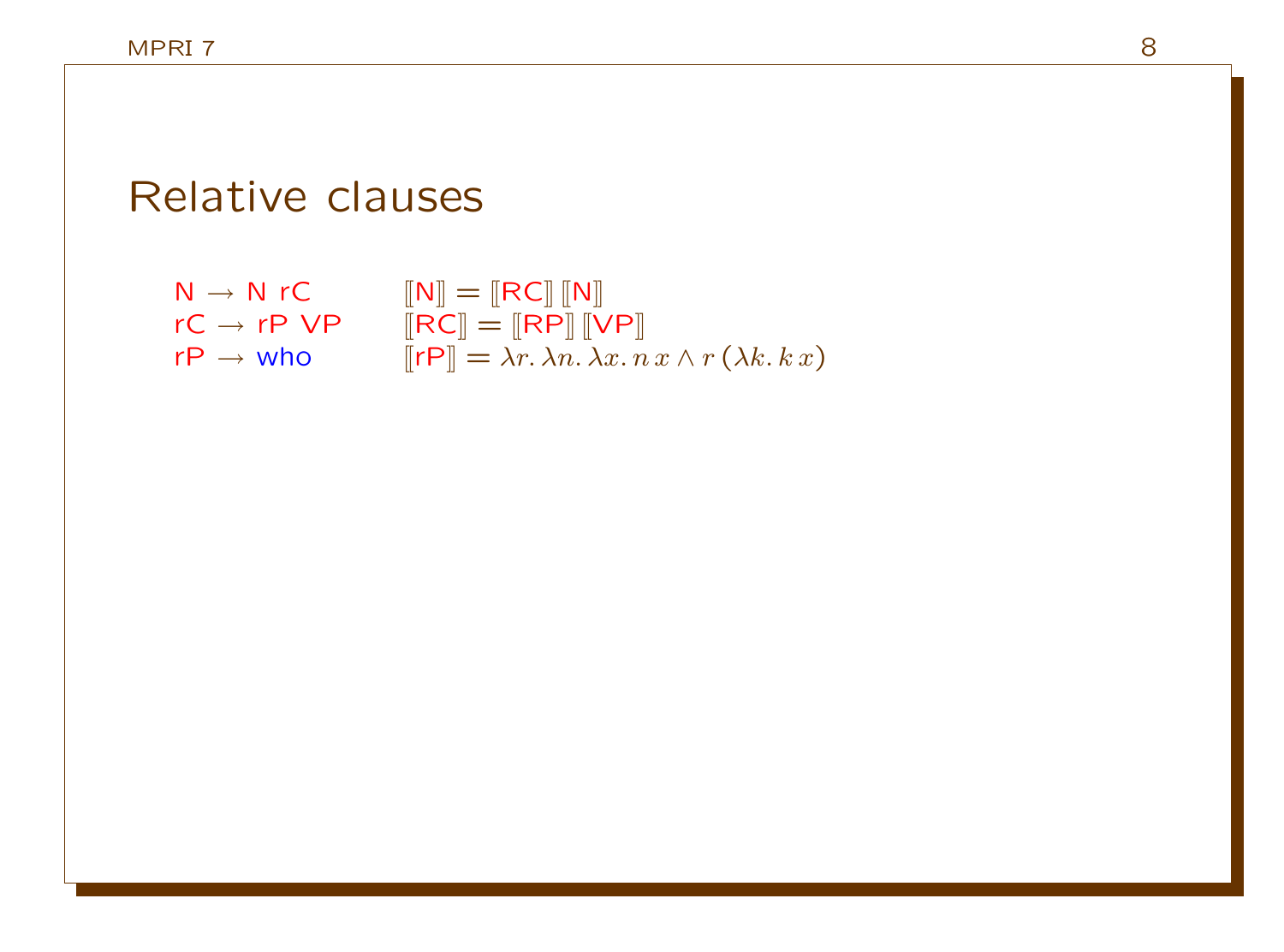# The categorial syntax/semantics interface

| loves                    | $(NP \ S)/NP$                      |
|--------------------------|------------------------------------|
| л.                       | <b>NP</b>                          |
| ÷                        | <b>NP</b>                          |
| $\mathcal{L}$            | NΡ                                 |
|                          | N                                  |
| t                        | N                                  |
| $\mathcal{L}$            | N/N                                |
| $\mathcal{I}_\mathrm{c}$ | NP/N                               |
| t                        | NP/N                               |
|                          | $(N \setminus N)/(NP \setminus S)$ |
|                          |                                    |

$$
\begin{array}{rcl}\n\llbracket \mathsf{S} \rrbracket & = & o \\
\llbracket \mathsf{NP} \rrbracket & = & (\iota \to o) \to o \\
\llbracket \mathsf{N} \rrbracket & = & \iota \to o \\
\llbracket \alpha \setminus \beta \rrbracket & = & \llbracket \alpha \rrbracket \to \llbracket \beta \rrbracket \\
\llbracket \beta / \alpha \rrbracket & = & \llbracket \alpha \rrbracket \to \llbracket \beta \rrbracket\n\end{array}
$$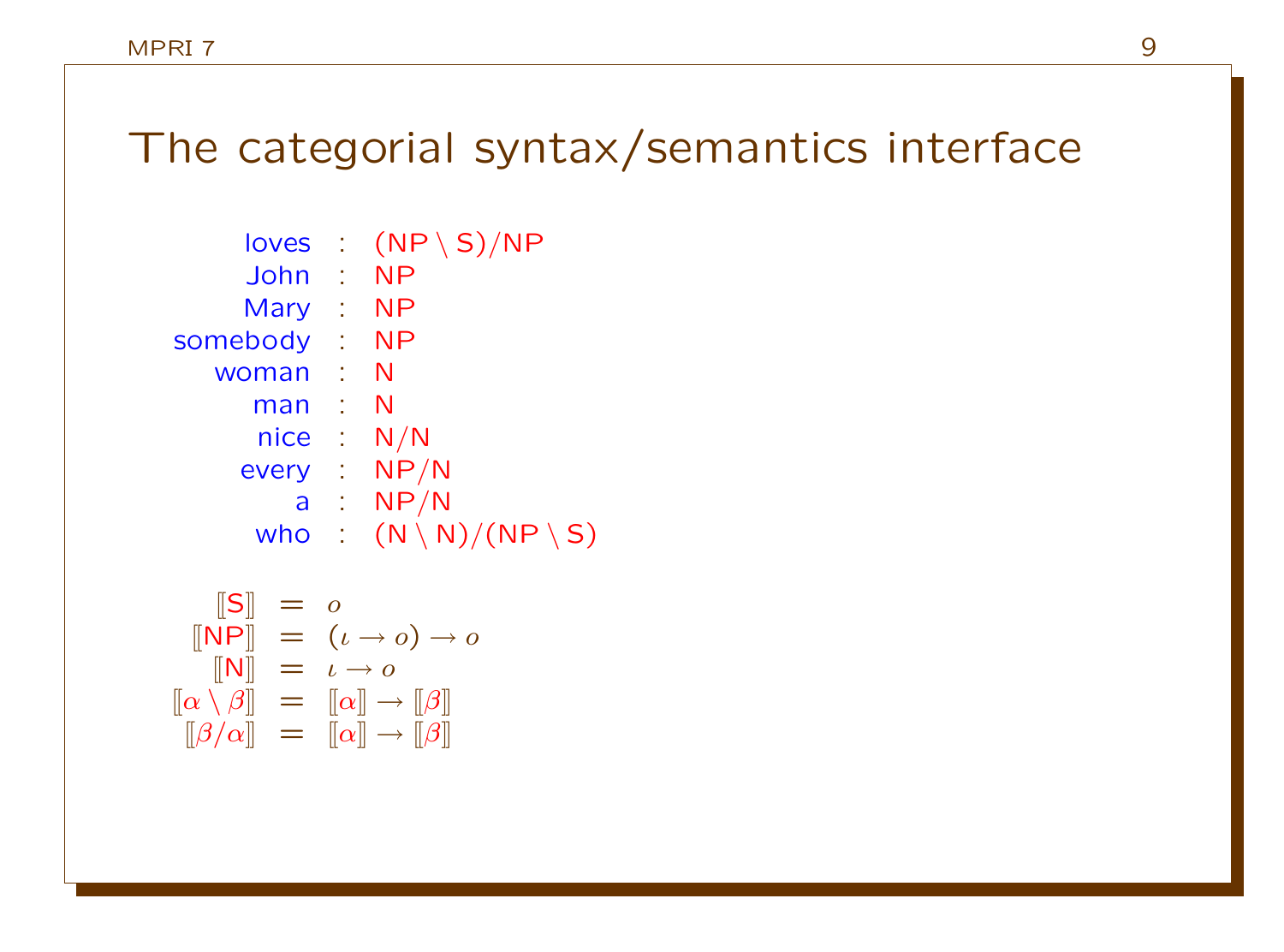| Scope ambiguities   |                                                                                                                                                         |  |  |  |
|---------------------|---------------------------------------------------------------------------------------------------------------------------------------------------------|--|--|--|
|                     | Every man loves a woman                                                                                                                                 |  |  |  |
|                     | $\forall x \dots$ man $x \supset (\exists y \dots$ woman $y \wedge$ love $x y)$<br>$\exists y.$ woman $y \wedge (\forall x.$ man $x \wedge$ love $x y)$ |  |  |  |
| Subject wide scope: |                                                                                                                                                         |  |  |  |
|                     | $\lambda$ o. $\lambda$ s. $s(\lambda x. o(\lambda y.$ love $x y))$                                                                                      |  |  |  |
| Object wide scope:  | $\lambda$ o. $\lambda$ s. o $(\lambda y. s (\lambda x.$ love $x y))$                                                                                    |  |  |  |
| Another solution:   |                                                                                                                                                         |  |  |  |
| with                | every : $(S/(NP \setminus S))/N$<br>a : $((S/NP) \setminus S)/N$                                                                                        |  |  |  |
|                     | $\begin{array}{rcl} \lbrack\lbrack \mathsf{S} \rbrack\rbrack & = & o \\ \lbrack\lbrack \mathsf{NP} \rbrack\rbrack & = & \iota \end{array}$              |  |  |  |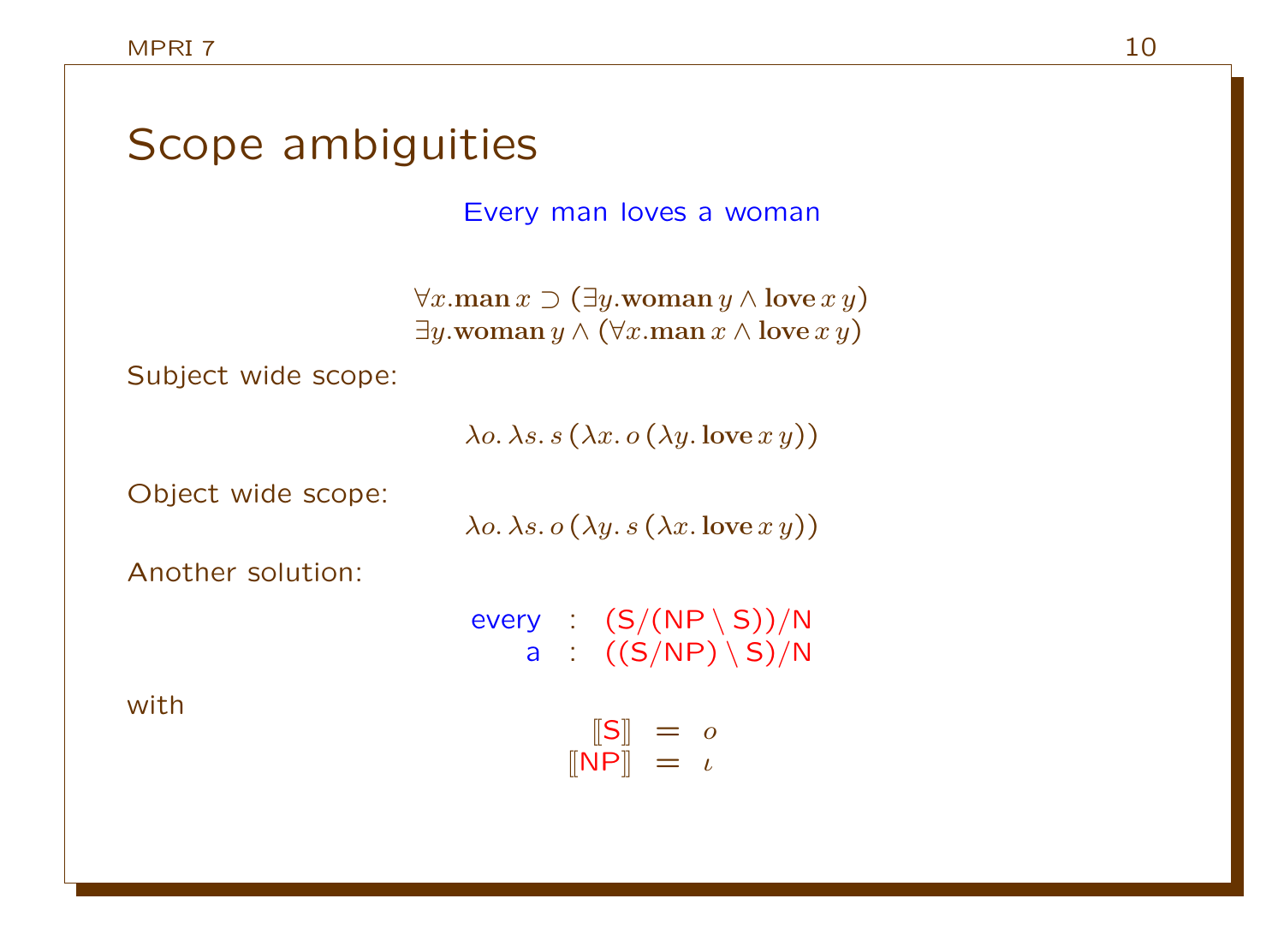## Some intensional puzzles

De re and de dicto

John seeks a unicorn

Intersective and non-intersective adjectives

John is a french cook

John is an alleged cook

Partee's puzzle

The temperature is ninety. The temperature rises.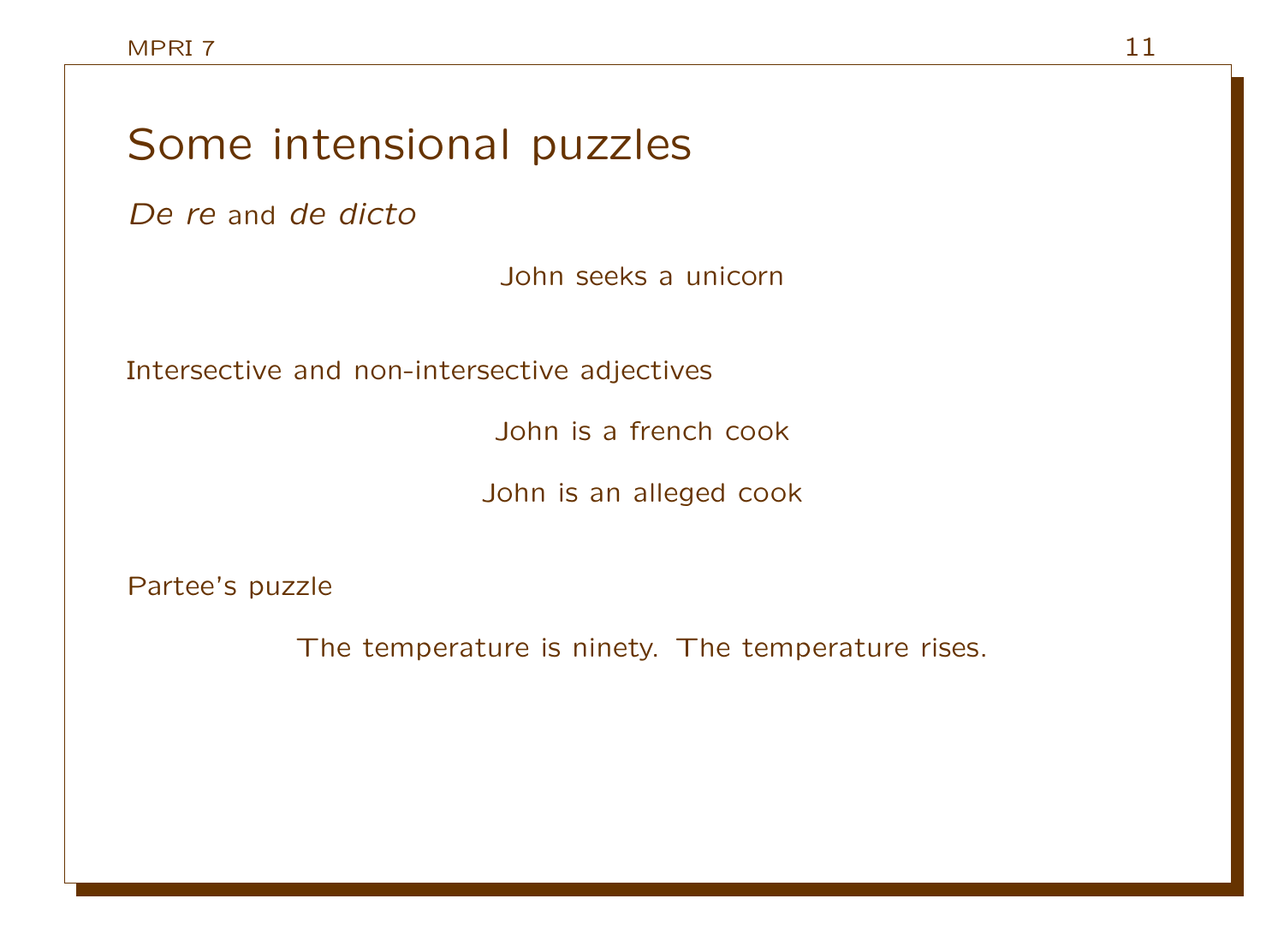### Montague's intentional logic

Higher-Order Classical Logic  $+$  modalities (necessity, past, and future).

One additional base type s, with the following associated terms, typing rules, and reduction rules:

> $\Gamma$   $\vdash t : \alpha$   $\Gamma$   $\vdash t : s \rightarrow \alpha$  $\Gamma \vdash \hat{} t : s \to \alpha \qquad \Gamma \vdash \check{} t : \alpha$

$$
\tilde{t} \to t
$$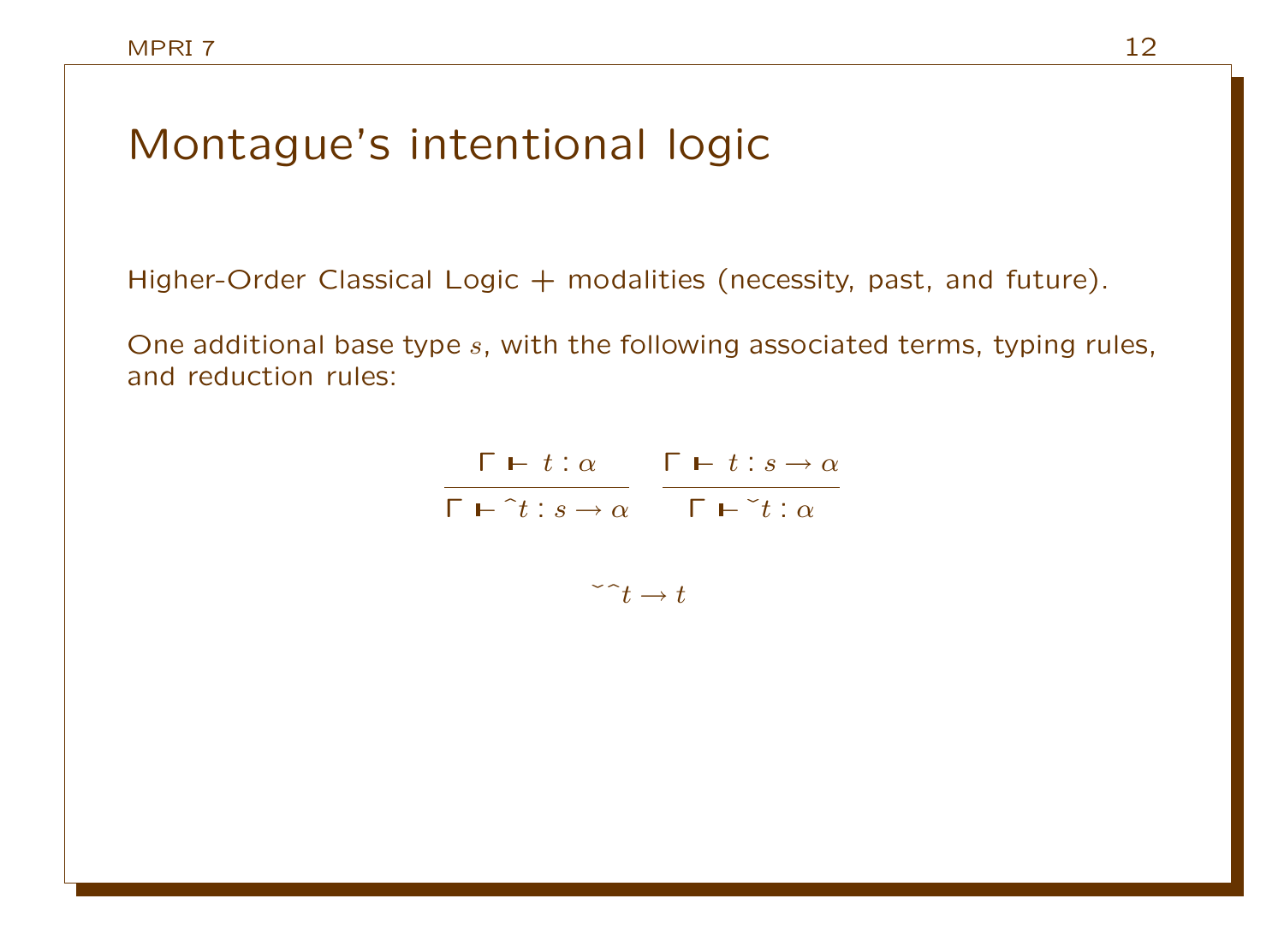### More about time and tense

Reichenbach's three points of time: point of speech (S), point of event (E), and point of reference (R).

| tense              | example             | structure                           |
|--------------------|---------------------|-------------------------------------|
| pluperfect         | I had seen          | $E-R-S$                             |
| simple past        | I saw               | $E, R-S$                            |
| future in the past |                     | I would see   R-E-S / R-E,S / R-S-E |
| present perfect    | I have seen $E-S,R$ |                                     |
| present            | I see               | E, S, R                             |

Remember hybrid logic:

 $P(\downarrow r. \mathbb{Q}_r P \phi)$   $P(\downarrow r. \mathbb{Q}_r \phi)$   $P(\downarrow r. \mathbb{Q}_r F \phi)$   $P \phi \phi$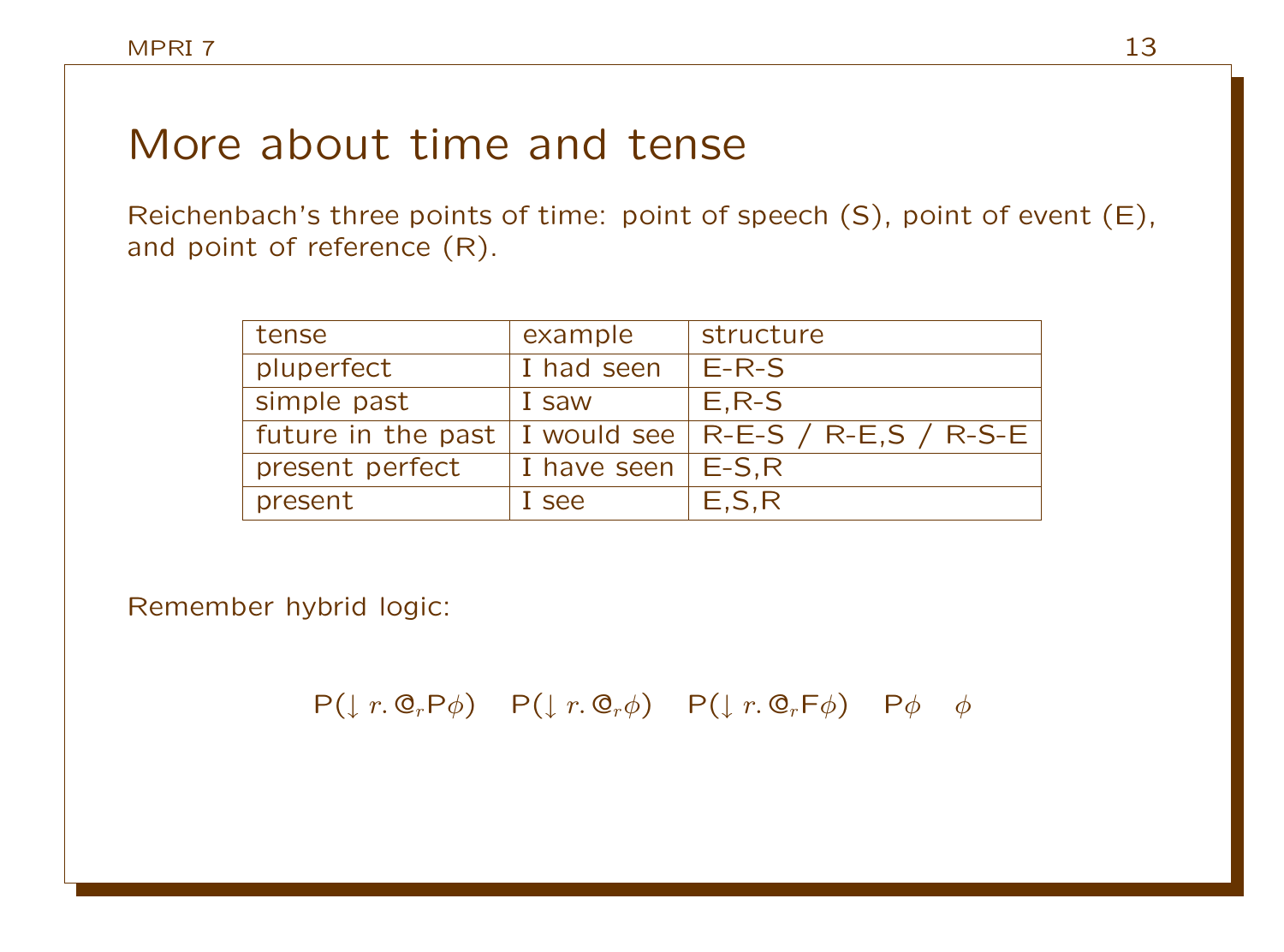# II. Continuations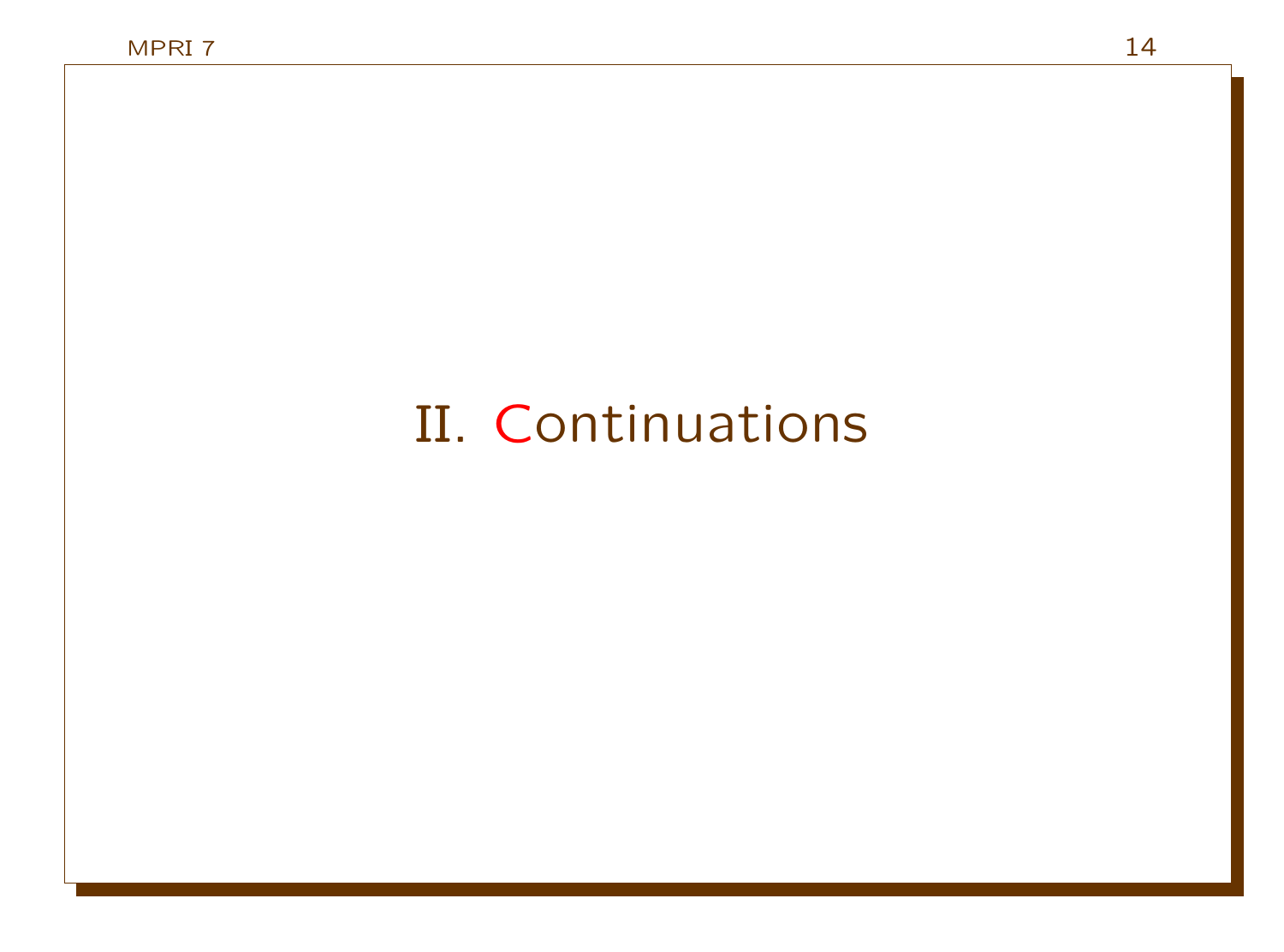Invented to provide programming languages control operators (exit, goto,...) with a compositional semantics.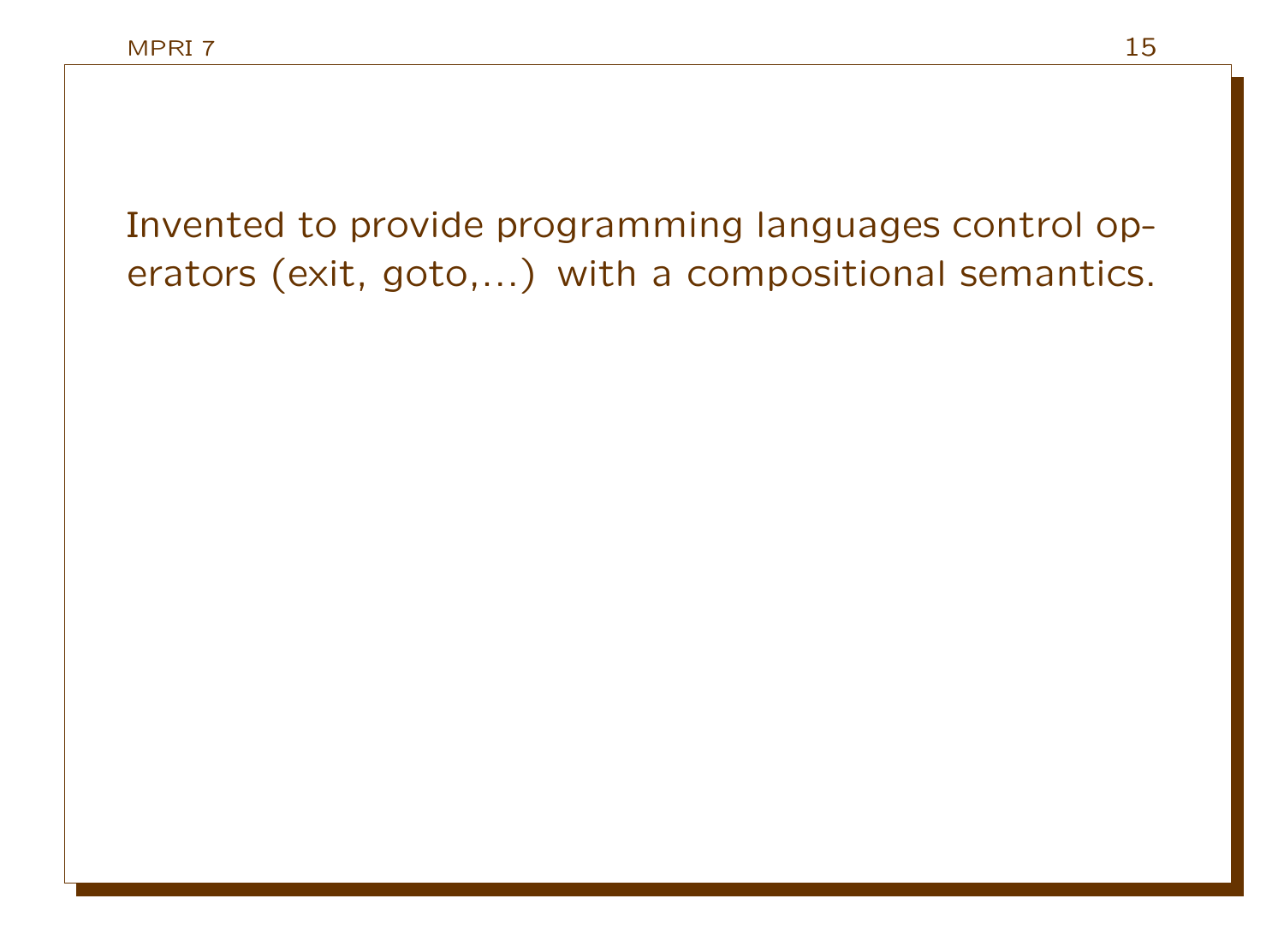Continuation passing style (call by value)

- 1.  $\bar{c} = \lambda k, k c$
- 2.  $\overline{x} = \lambda k, k x$
- 3.  $\overline{\lambda x.M} = \lambda k.k(\lambda x.\overline{M})$
- 4.  $\overline{M N} = \lambda k \cdot \overline{M} (\lambda m \cdot \overline{N} (\lambda n \cdot m n k))$

 $\overline{\alpha} = \neg \neg \alpha^*$ , where:

- 1.  $\perp^* = \perp$
- 2.  $a^* = a$ , for a atomic
- 3.  $(\alpha \to \beta)^* = \alpha^* \to \overline{\beta}$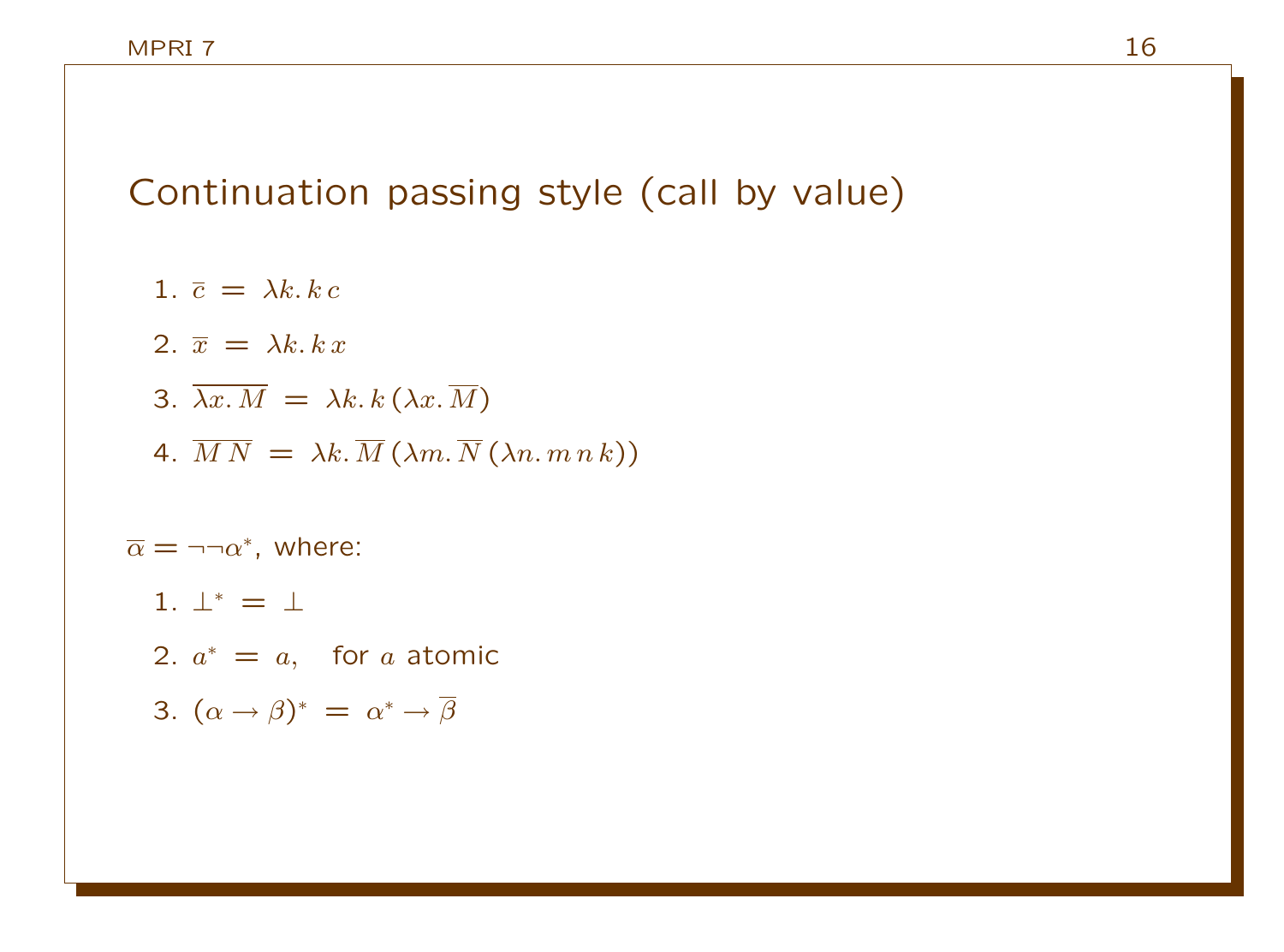# III. Abstract Categorial Grammars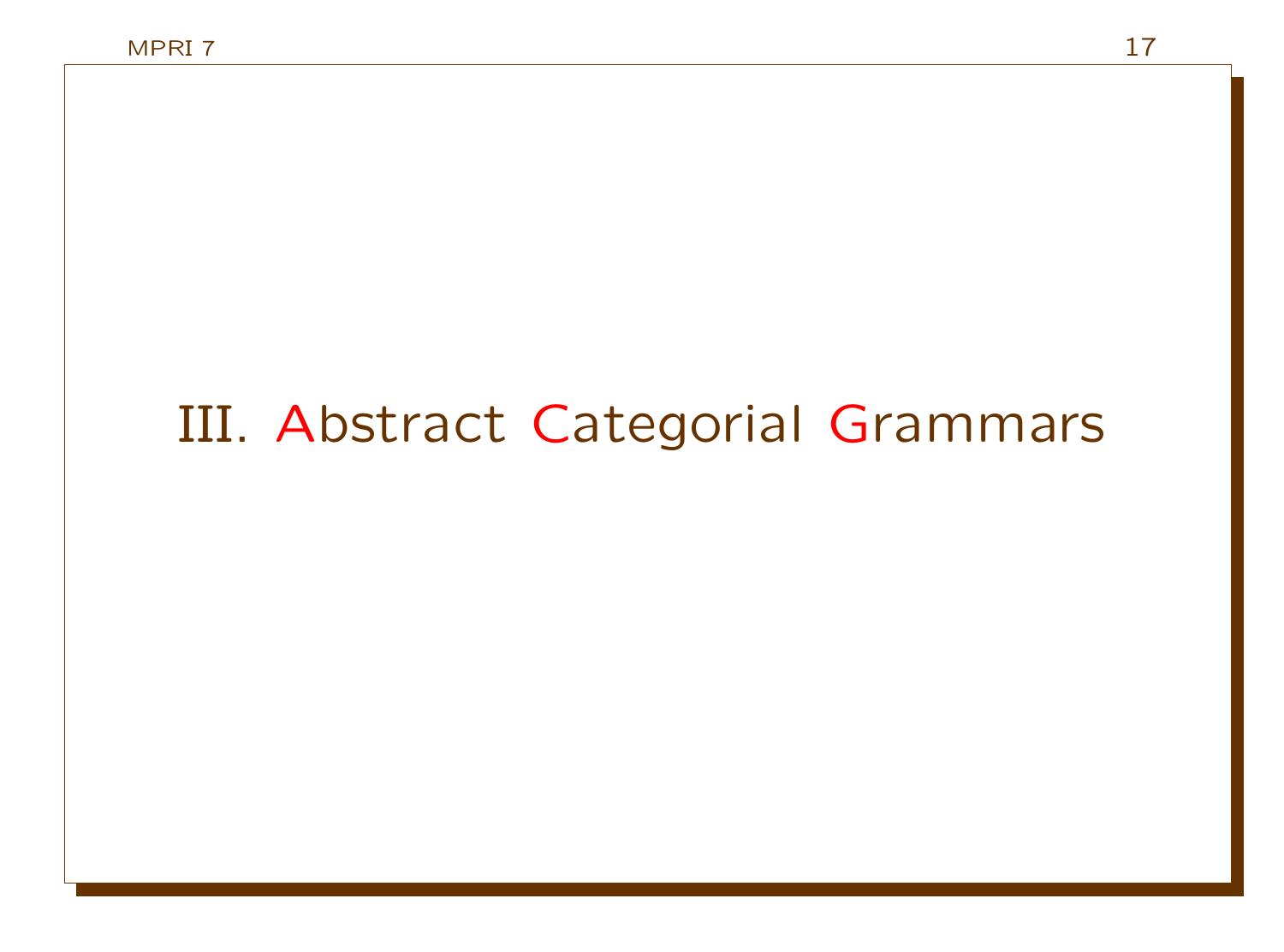#### Types, signatures and  $\lambda$ -terms:

 $T(A)$  is the set of linear implicative types built on the set of atomic types A:

```
\mathcal{T}(A) ::= A | (\mathcal{T}(A) \neg \circ \mathcal{T}(A))
```
A higher-order linear signature is a triple  $\Sigma = \langle A, C, \tau \rangle$ , where:

A is a finite set of atomic types;

 $C$  is a finite set of constants;

 $\tau: C \to \mathcal{T}(A)$  is a function that assigns each constant in C with a linear implicative type built on A.

 $\Lambda(\Sigma)$  denotes the set of linear $\lambda$ -terms built upon a higher-order linear signature Σ.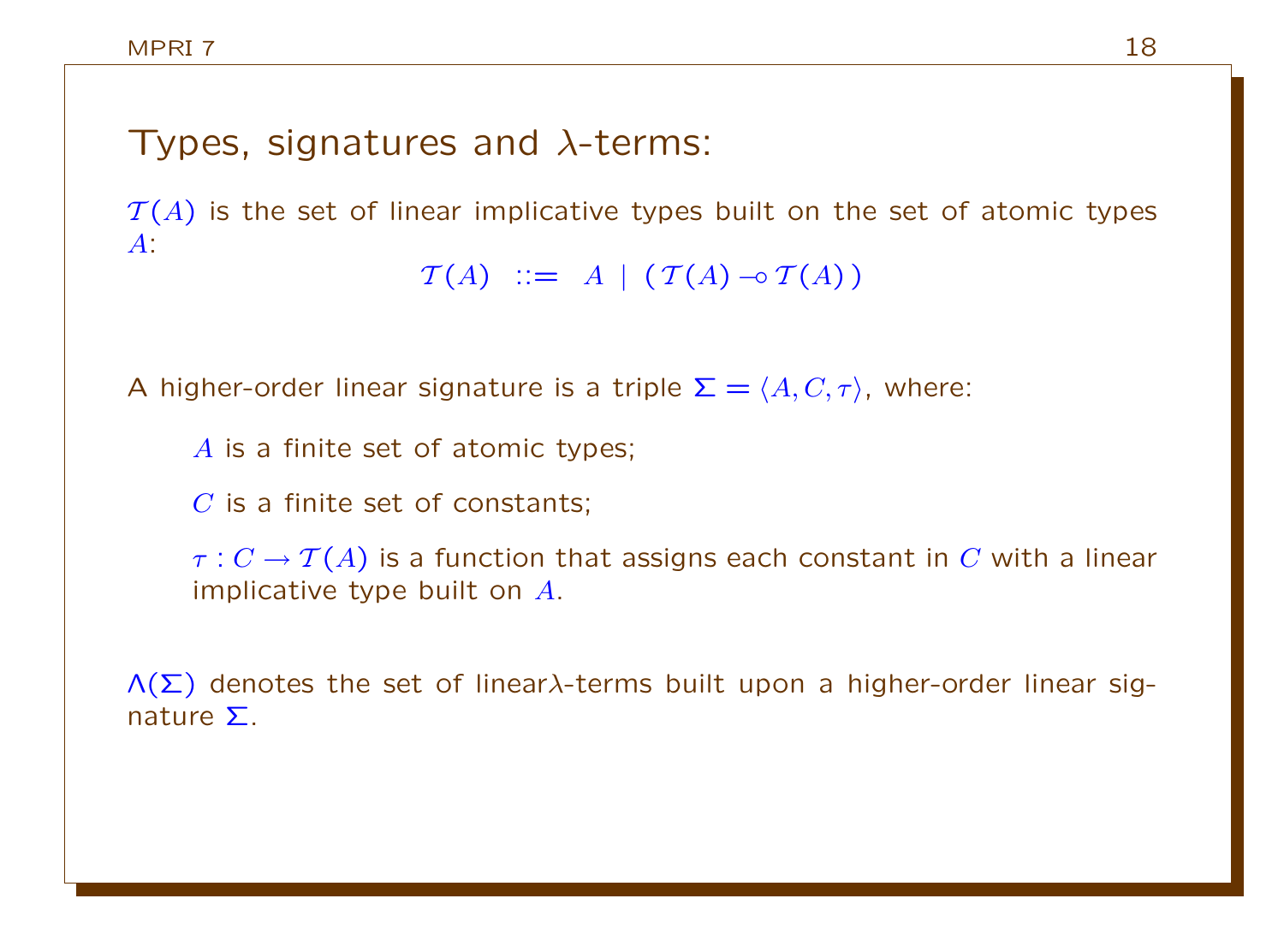#### Vocabularies and Lexicons:

A vocabulary is simply defined to be a higher-order linear signature.

Given two vocabularies  $\Sigma_1 = \langle A_1, C_1, \tau_1 \rangle$  and  $\Sigma_2 = \langle A_2, C_2, \tau_2 \rangle$ , a lexicon  $\mathcal{L} = \langle F, G \rangle$  from  $\Sigma_1$  to  $\Sigma_2$  is made of two functions:

 $F: A_1 \rightarrow \mathcal{T}(A_2)$ ,

 $G: C_1 \rightarrow \Lambda(\Sigma_2)$ ,

such that

 $\vdash_{\Sigma_2} G(c)$ :  $\widehat{F}(\tau_1(c))$ .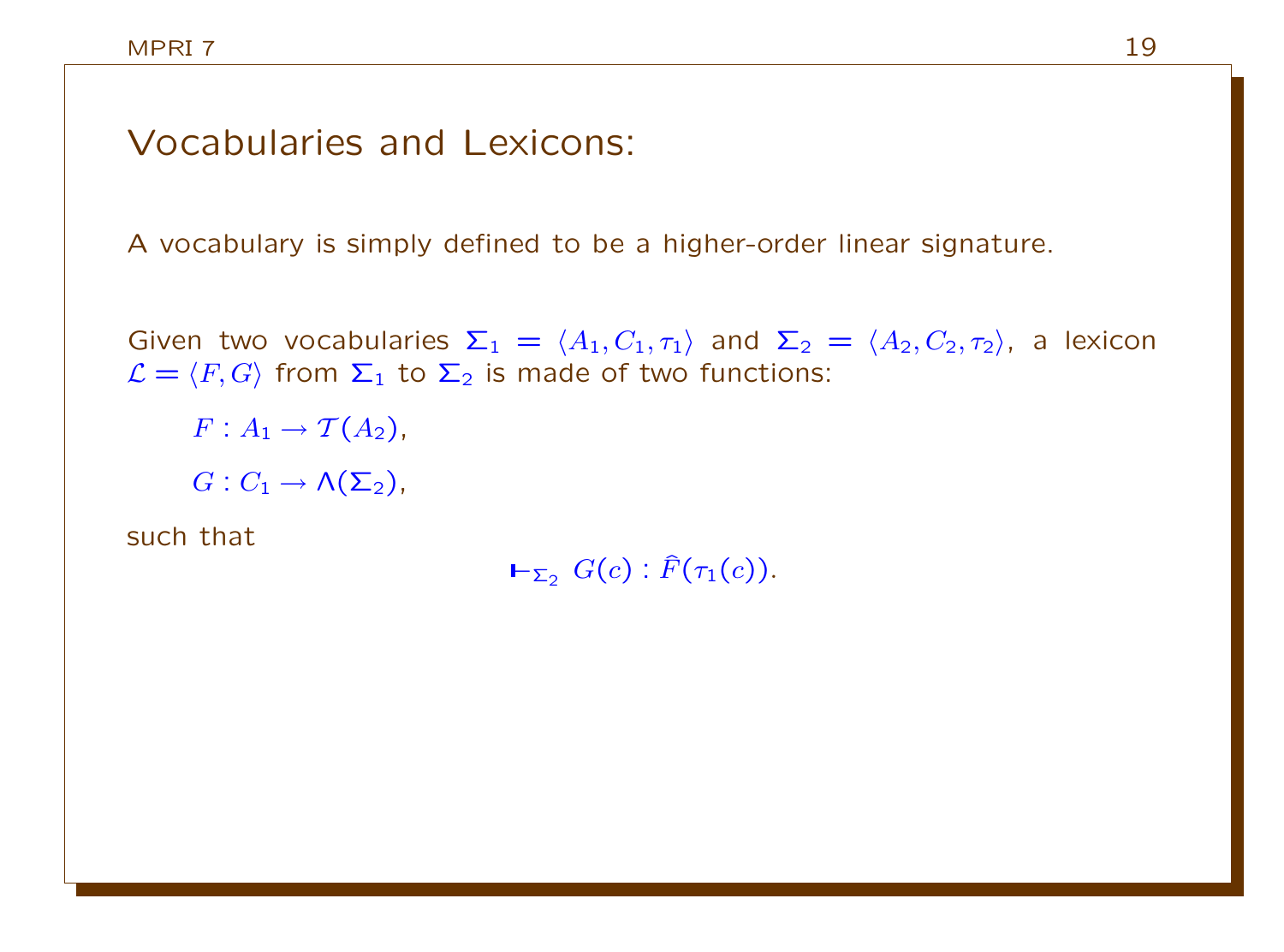#### Definition:

An abstract categorial grammar is a quadruple

 $\mathcal{G} = \langle \Sigma_1, \Sigma_2, \mathcal{L}, s \rangle$ 

where :

 $\Sigma_1 = \langle A_1, C_1, \tau_1 \rangle$  and  $\Sigma_2 = \langle A_2, C_2, \tau_2 \rangle$  are two higher-order linear signatures;  $\Sigma_1$  is called the abstract vocabulary and  $\Sigma_2$  is called the object vocabulary;

 $\mathcal{L}: \Sigma_1 \to \Sigma_2$  is a lexicon from the abstract vocabulary to the object vocabulary;

 $s \in \mathcal{T}(A_1)$  is a type of the abstract vocabulary; it is called the distinguished type of the grammar.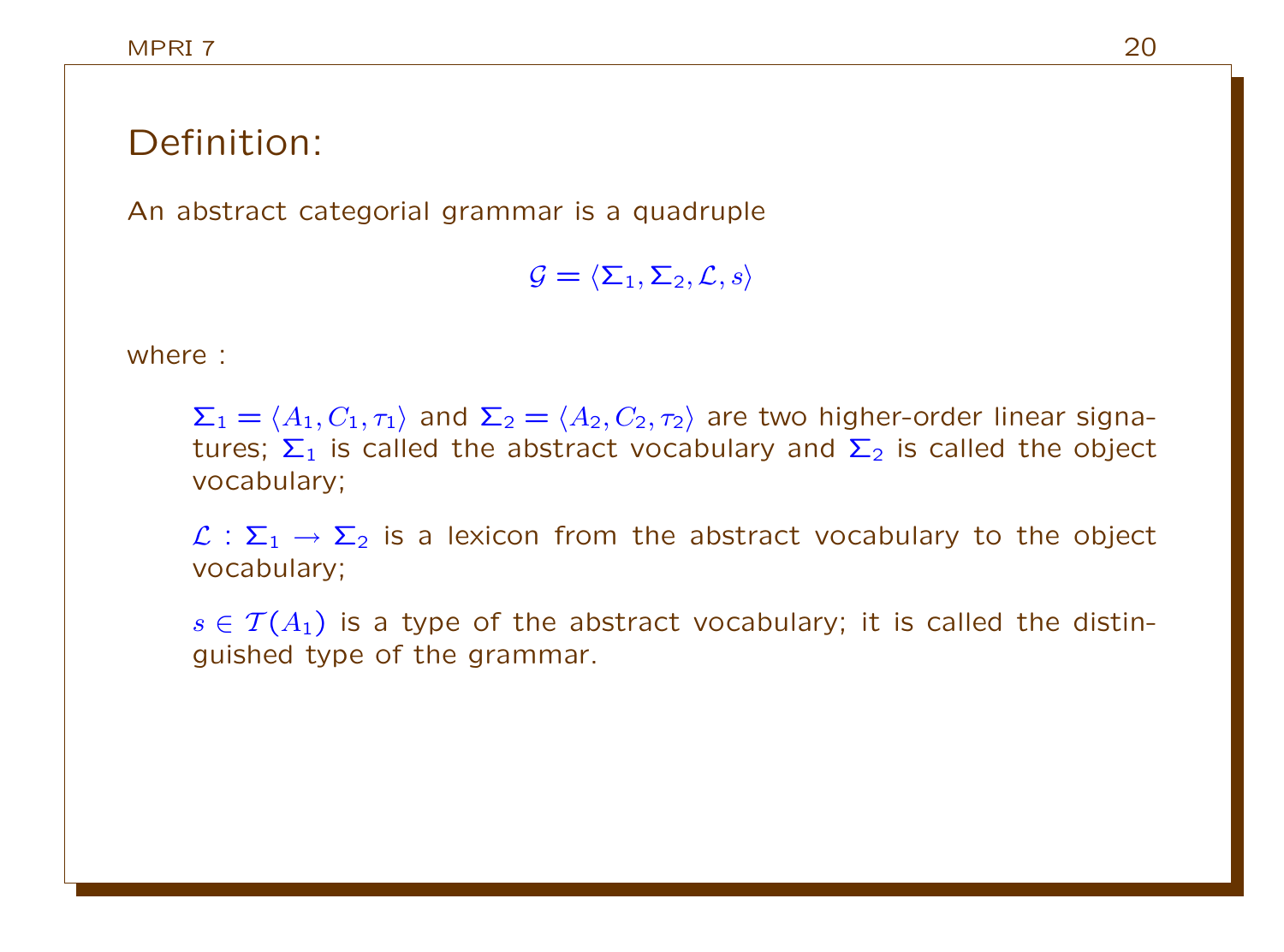#### Languages generated by an ACG:

The abstract language generated by  $G(\mathcal{A}(\mathcal{G}))$  is defined as follows:

 $\mathcal{A}(\mathcal{G}) = \{t \in \mathcal{N}(\mathsf{\Sigma}_1) \, | \, \mathsf{L}_{\mathsf{\Sigma}_1} t : s \text{ is derivable}\}$ 

The object language generated by  $G(\mathcal{O}(G))$  is defined to be the image of the abstract language by the term homomorphism induced by the lexicon  $\mathcal{L}$ :

 $\mathcal{O}(\mathcal{G}) = \{t \in \Lambda(\Sigma_2) | \exists u \in \mathcal{A}(\mathcal{G}), t = \mathcal{L}(u)\}\$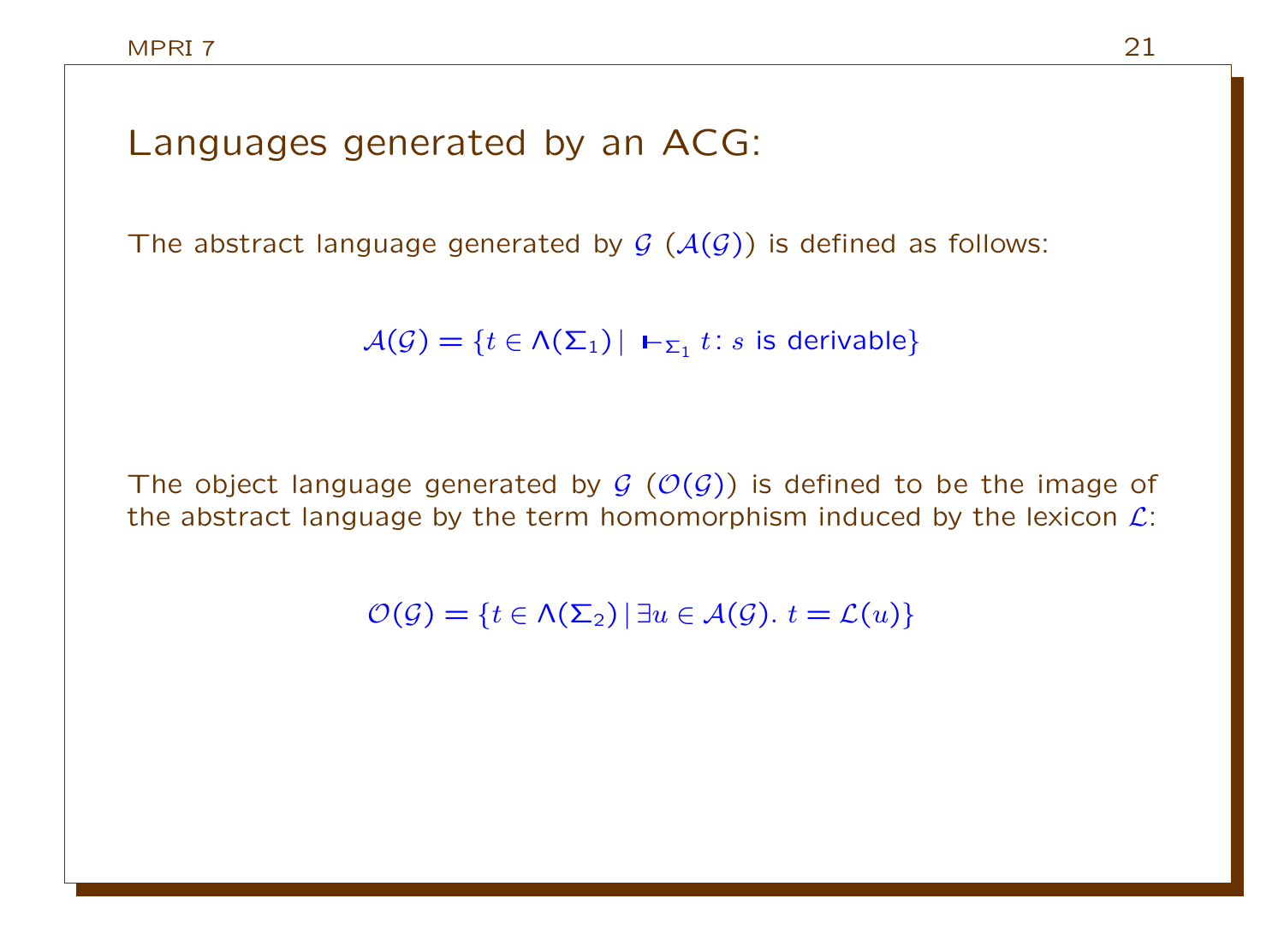# Strings as linear λ-terms

There is a canonical way of representing strings as linear  $\lambda$ -terms. It consists of representing strings as function composition:

 $'abbac' = \lambda x. a (b (b (a (c x))))$ 

In this setting:

$$
\epsilon \stackrel{\triangle}{=} \lambda x. x
$$
  

$$
\alpha + \beta \stackrel{\triangle}{=} \lambda \alpha. \lambda \beta. \lambda x. \alpha (\beta x)
$$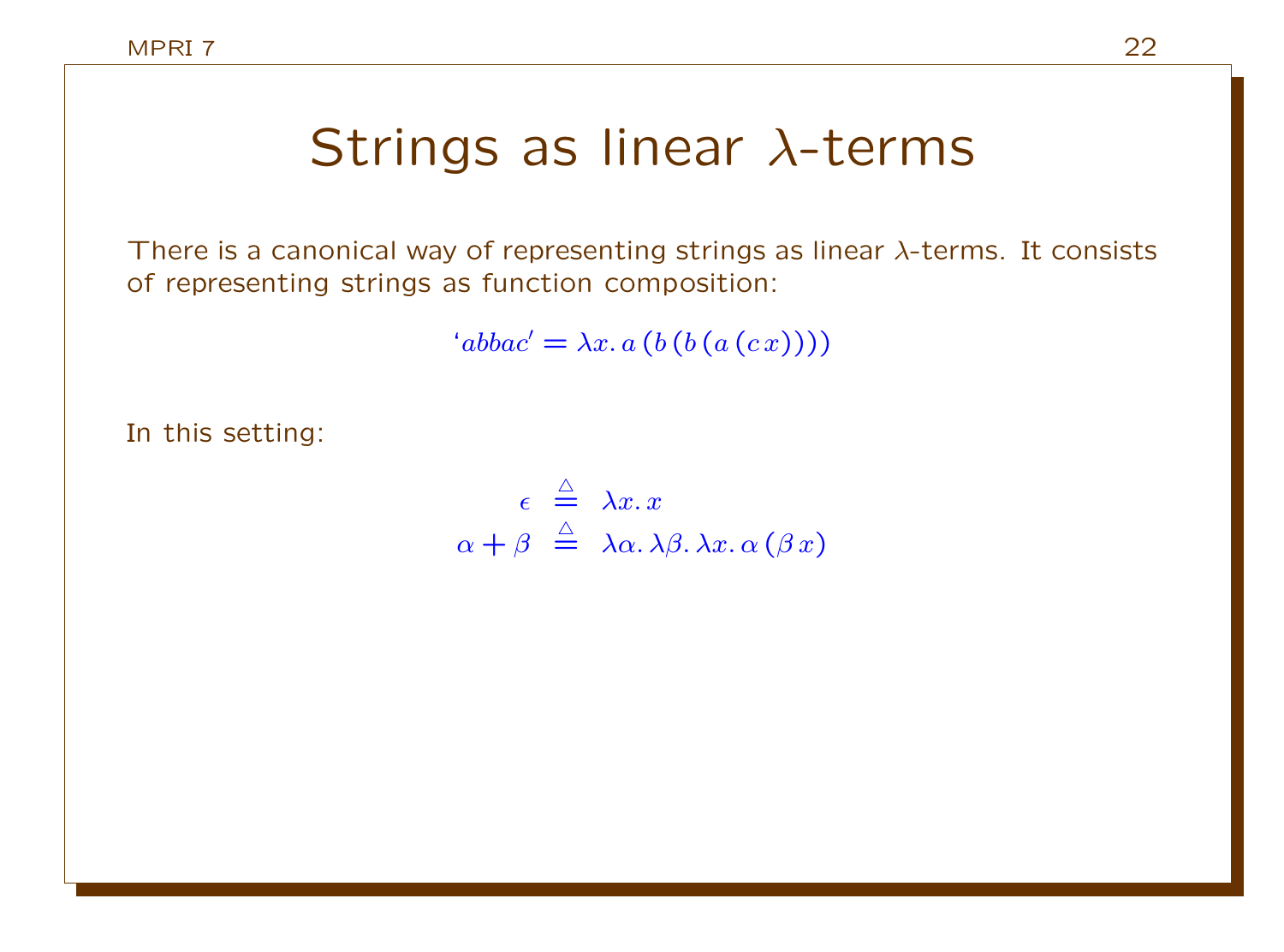# Example

Pierre lit un article que Marie a écrit

$$
\Sigma_0: N, NP, S : type;
$$
  
\nP, M : NP  
\nA : N  
\nL, AE : NP \nightharpoonup (NP \nightharpoonup S)  
\nU : N \nightharpoonup NP  
\nQ : (NP \nightharpoonup S) \nightharpoonup (N \nightharpoonup N)

 $\Sigma_1$ : /Pierre/, /Marie/, /article/, /lit/, /a écrit/, /un/, /que/ :  $STRING$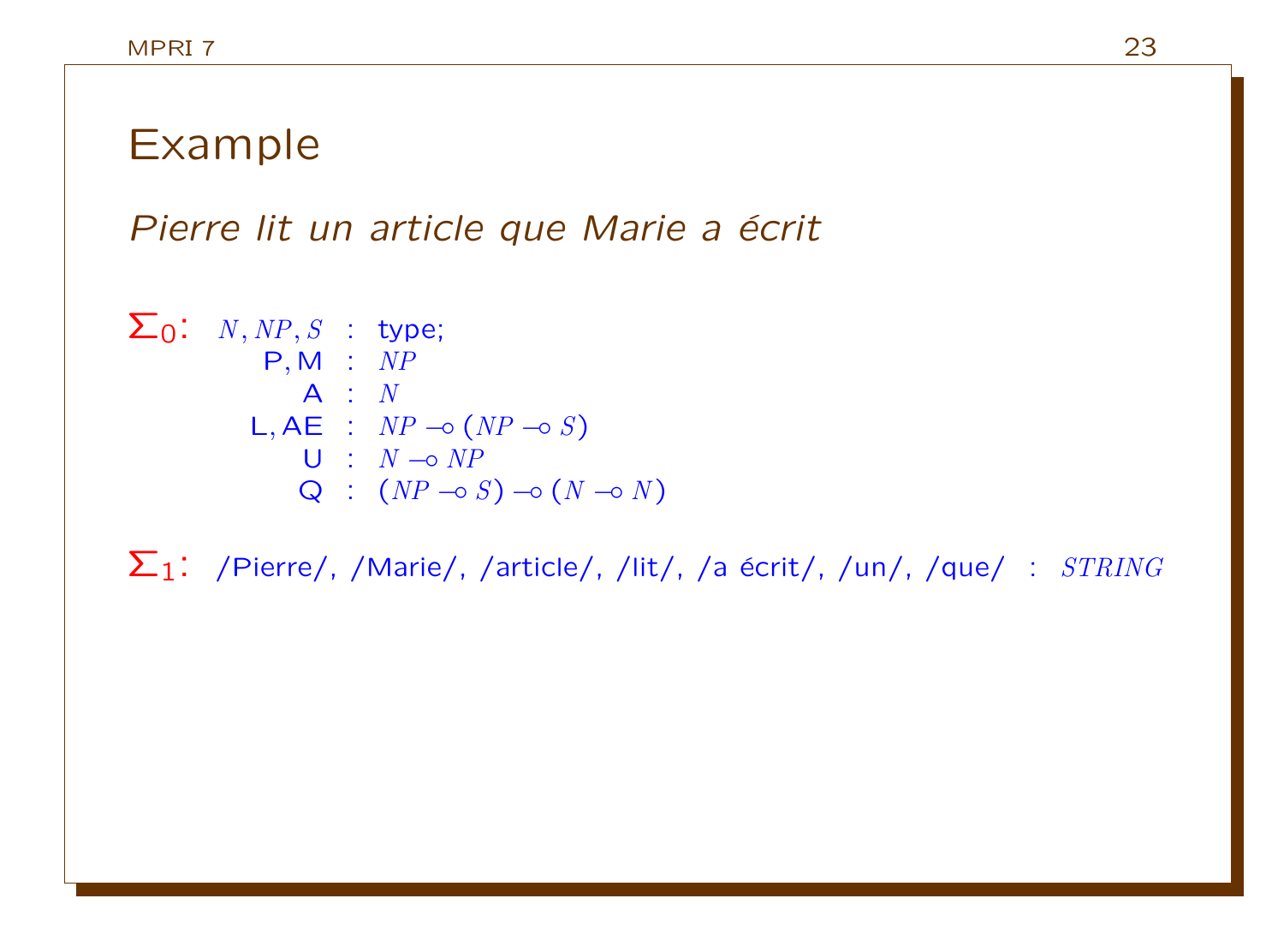$\Sigma_2$ :  $\iota, o$  : type;  $\mathbf{p}, \mathbf{m}$  :  $\iota$ article :  $\iota \rightarrow o$ read, wrote  $\;\;:\;\; \iota \multimap (\iota \multimap o)$  $\wedge$  :  $o$   $\multimap$   $(o \multimap o)$  $\exists$  :  $(\iota \to o) \multimap o$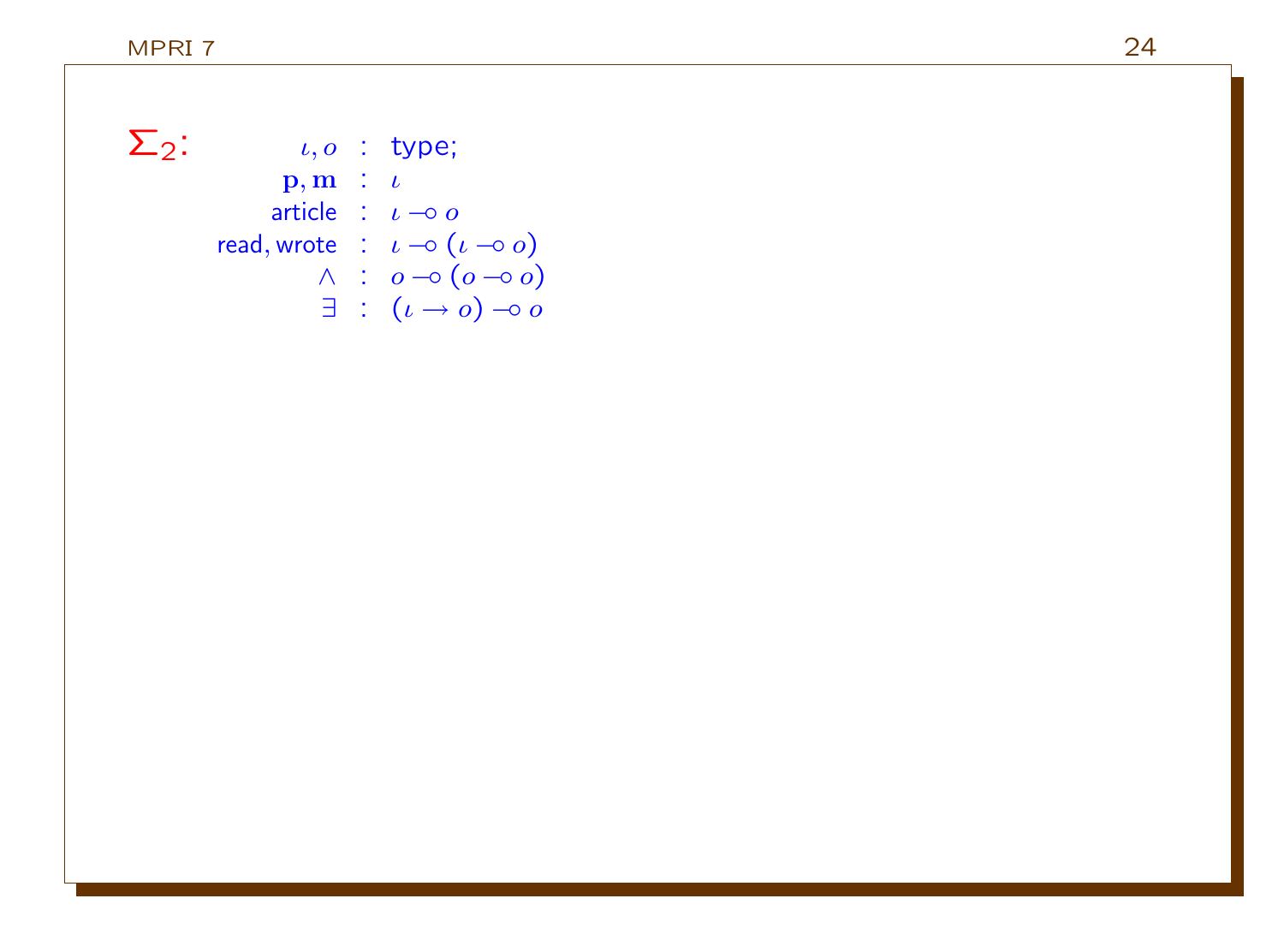### $\mathcal{L}_1 : \Sigma_0 \rightarrow \Sigma_1$

 $N, NP, S := STRING;$ 

| $P := \text{Pierre/}$                                    | : $NP$                                               |
|----------------------------------------------------------|------------------------------------------------------|
| $M := \text{Marie/}$                                     | : $NP$                                               |
| $A := \text{article/}$                                   | : $N$                                                |
| $L := \lambda x. \lambda y. y + \text{lit/} + x$         | : $NP \rightarrow (NP \rightarrow S)$                |
| $AE := \lambda x. \lambda y. y + \text{aa (scrit/} + x)$ | : $NP \rightarrow (NP \rightarrow S)$                |
| $U := \lambda x. \text{au/} + x$                         | : $N \rightarrow NP$                                 |
| $Q := \lambda x. \lambda y. y + \text{que/} + x \in$     | : $(NP \rightarrow S) \rightarrow (N \rightarrow N)$ |

#### Parsing

/Pierre/ + /lit/ + /un/ + /article/ + /que/ + /Marie/ + /a  $\acute{e}$ crit/ yields the following  $\lambda$ -term of type S:

 $L (U (Q (\lambda x. AE x M) A)) P$